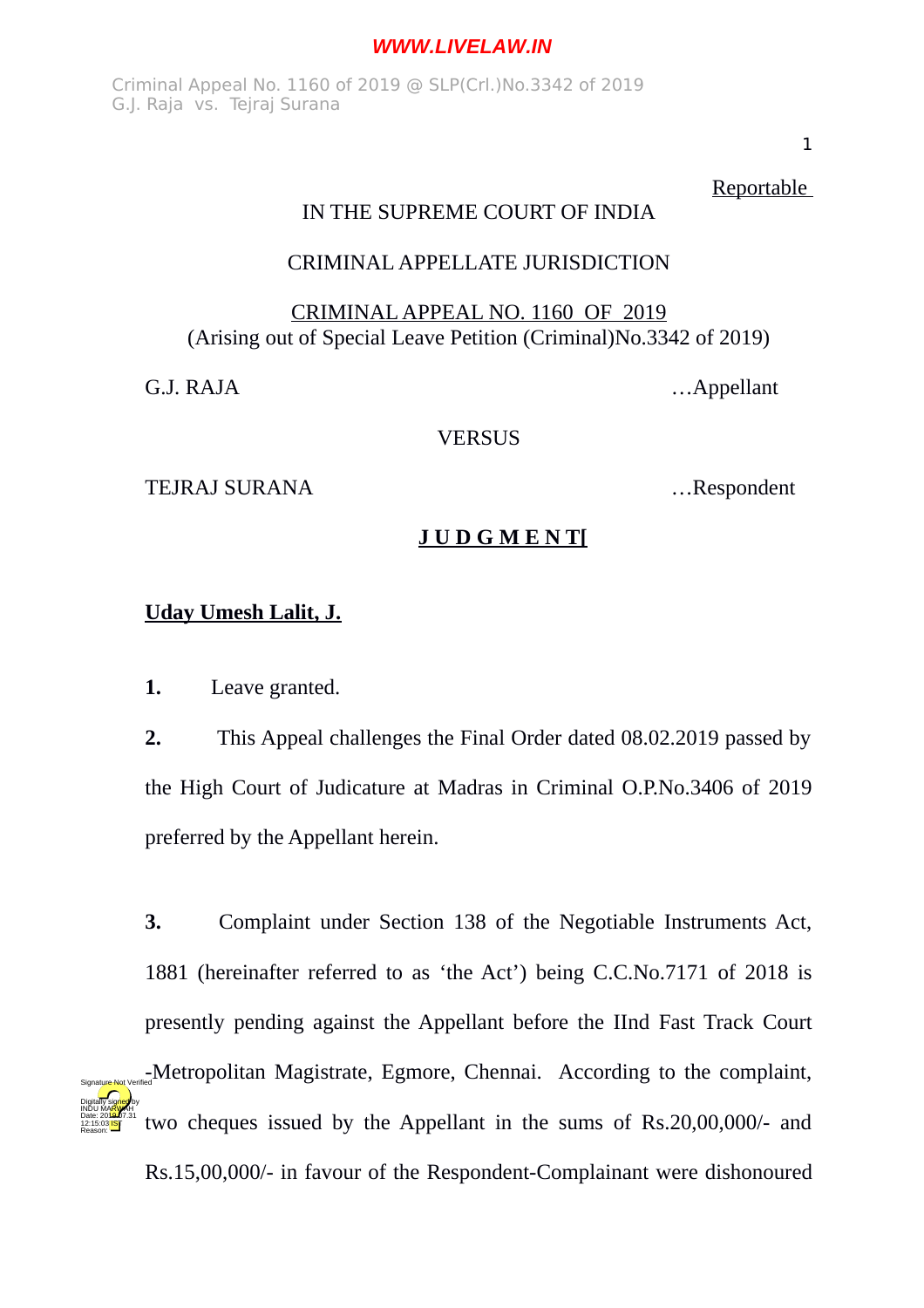on account of insufficiency of funds. The Complaint was lodged on 04.11.2016.

**4.** With effect from 01.09.2018, Section 143A was inserted in the Act by

Amendment Act 20 of 2018. Said Section is to the following effect:-

"**143A. Power to direct interim compensation. –**

(1) Notwithstanding anything contained in the Code of Criminal Procedure, 1973 (2 of 1974), the Court trying an offence under section 138 may order the drawer of the cheque to pay interim compensation to the complainant –

- (a) in a summary trial or a summons case, where he pleads not guilty to the accusation made in the complaint; and
- (b) in any other case, upon framing of charge.

(2) The interim compensation under sub-section (1) shall not exceed twenty per cent of the amount of the cheque.

(3) The interim compensation shall be paid within sixty days from the date of the order under subsection (1), or within such further period not exceeding thirty days as may be directed by the Court on sufficient cause being shown by the drawer of the cheque.

(4) If the drawer of the cheque is acquitted, the Court shall direct the complainant to repay to the drawer the amount of interim compensation, with interest at the bank rate as published by the Reserve Bank of India, prevalent at the beginning of the relevant financial years, within sixty days from the date of the order, or within such further period not exceeding thirty days as may be directed by the Court on sufficient cause being shown by the complainant.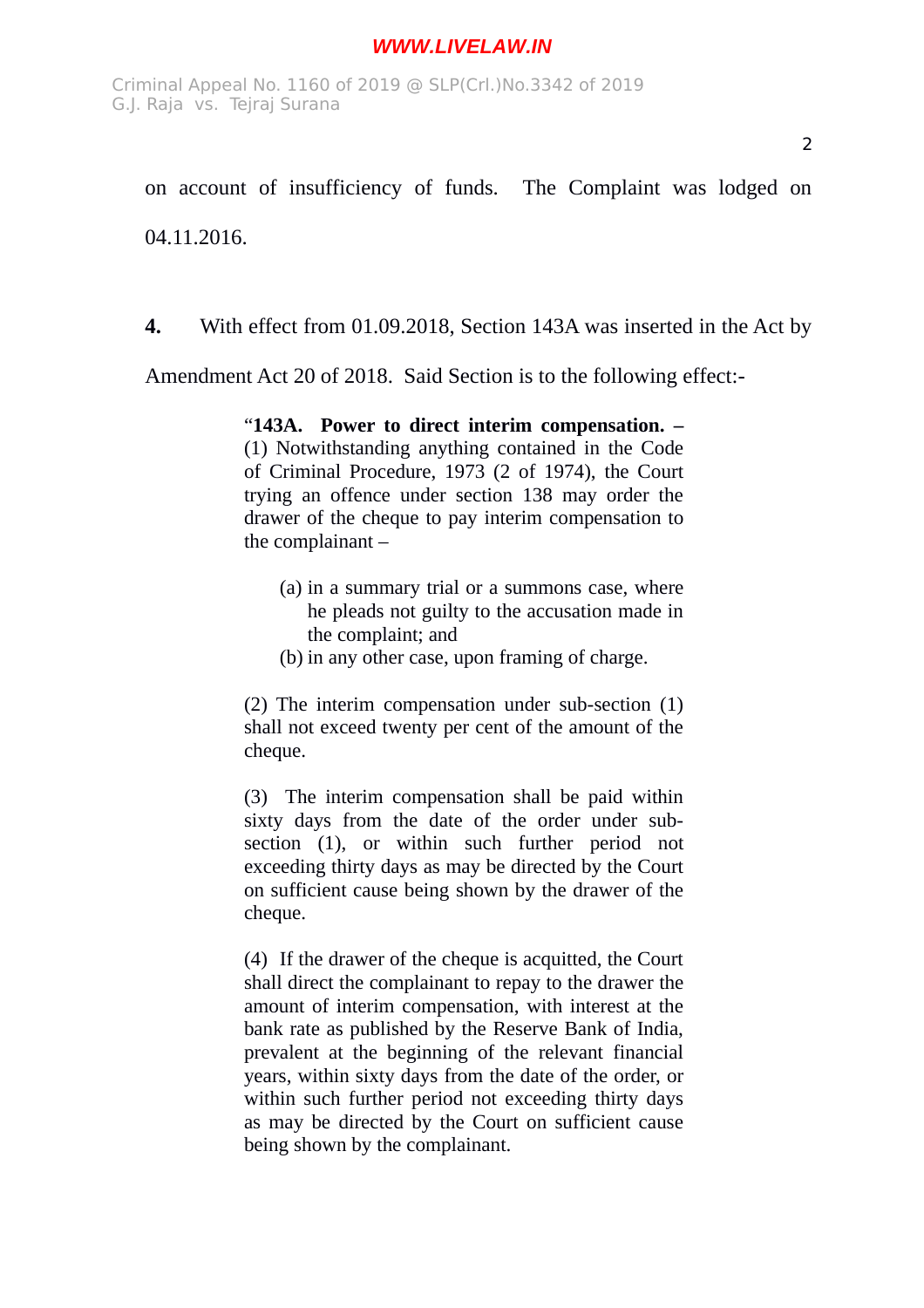(5) The interim compensation payable under this section may be recovered as if it were a fine under section 421 of the Code of Criminal Procedure, 1973 (2 of 1974).

(6) The amount of fine imposed under section 138 or the amount of compensation awarded under section 357 of the Code of Criminal Procedure, 1973 (2 of 1974), shall be reduced by the amount paid or recovered as interim compensation under this section<sup>"</sup>

**5.** Soon thereafter, the Trial Court ordered that 20% of the cheque amount be made over by the Appellant to the Respondent as *interim compensation* in accordance with the provisions of Section 143A of the Act. Thus, the Appellant was directed to pay to the Respondent a sum of Rs.7,00,000/-.

**6.** The Appellant being aggrieved, filed Criminal O.P.No.3406 of 2019 in the High Court. By its order dated 08.02.2019, the High Court found no illegality or infirmity in the order awarding interim compensation under Section 143A of the Act but reduced the percentage from 20% of the cheque amount to 15% of the cheque amount.

*7.* The order of the High Court is presently under challenge. While issuing notice the Appellant was directed to deposit the sum so ordered by the High Court in the Trial Court. It was further directed that upon deposit,

3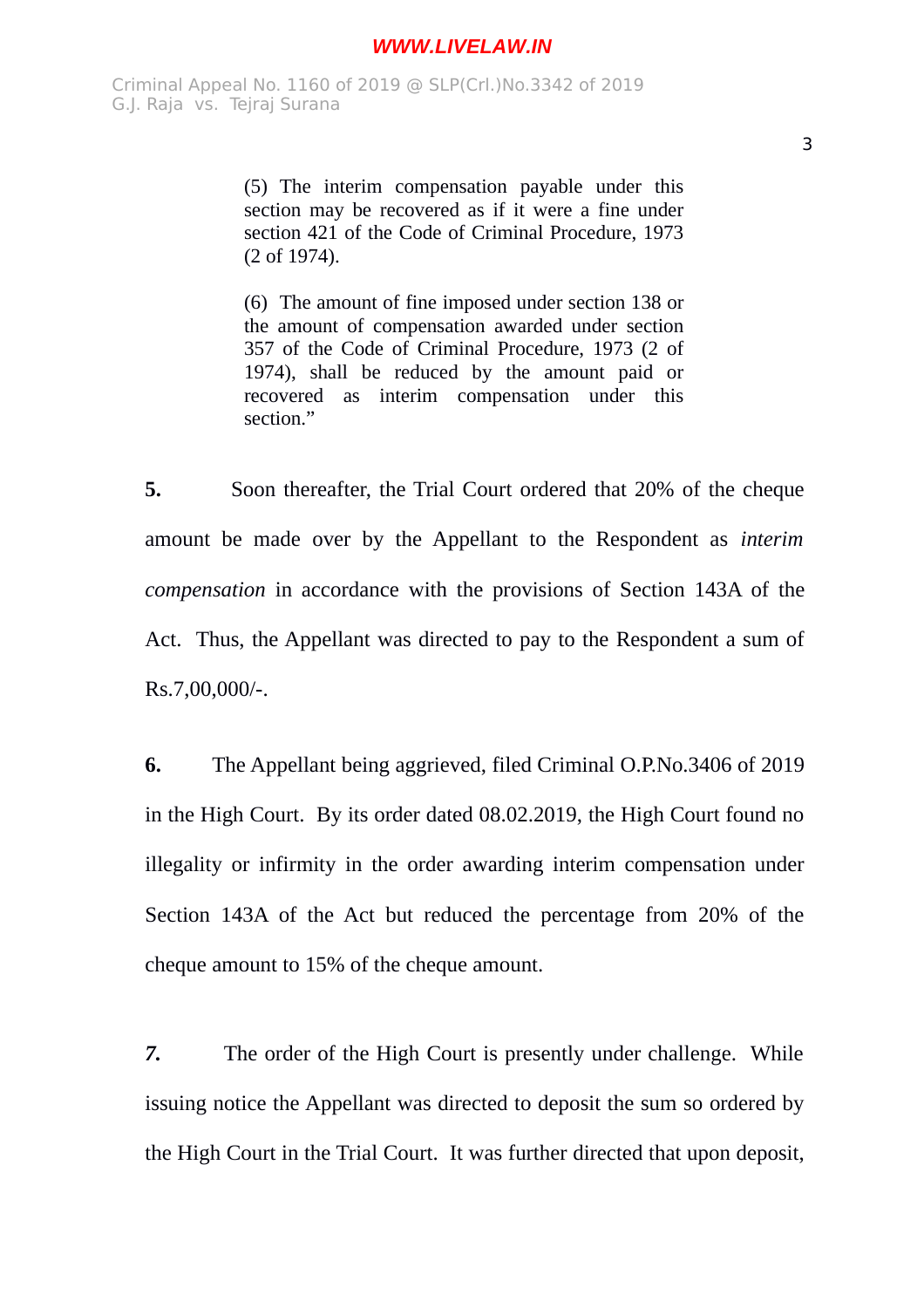the Trial Court should invest the money in Fixed Deposit and that the money would not be made over to the Respondent till further orders. Since the Respondent, despite having been served with the notice, had not entered appearance, this Court by its Order dated 01.07.2019 requested Mr. Vinay Navare, learned Senior Advocate to assist this Court as *Amicus Curiae.*

*8.* We heard Mr. G. Ananda Selvam, learned Advocate for the Appellant and the learned *Amicus Curiae.*

*9.* A reading of Section 143A shows *(i)* interim compensation must not exceed 20% of the amount of the cheque; *(ii)* it must be paid within the time stipulated under Sub-Section (3); *(iii)* if the accused is acquitted, the complainant shall be directed to pay to the accused the amount of interim compensation with interest at the bank rate; *(iv)* the interim compensation payable under said Section can be recovered as if it were a fine under Section 421 of the Code of Criminal Procedure, 1973 ('the Code', for short); and *(v)* if the accused were to be convicted, the amount of fine to be imposed under Section 138 of the Act or the amount of compensation to be awarded under Section 357 of the Code would stand reduced by the amount paid or recovered as interim compensation.

4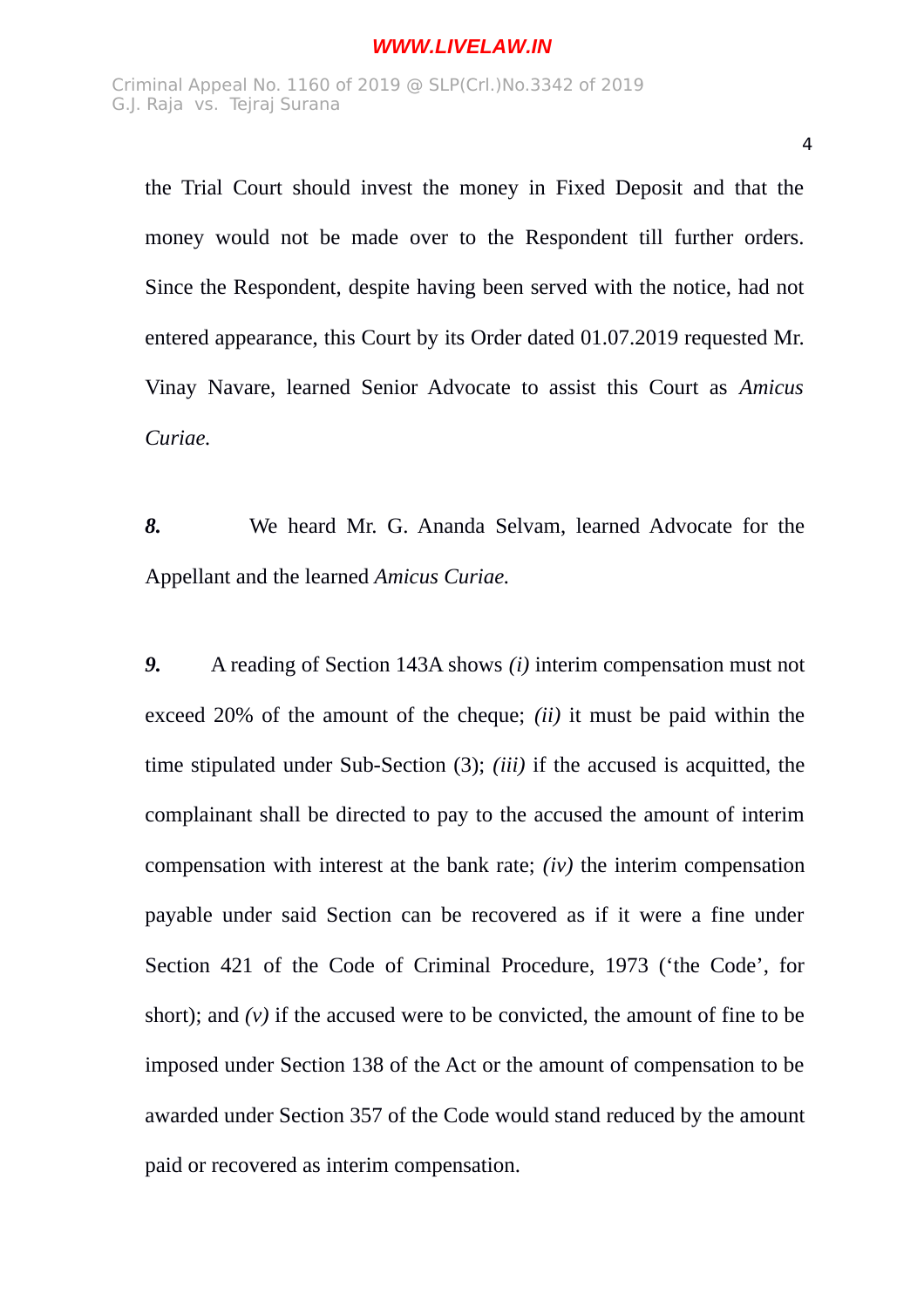*10.* Since Sub-Section (5) of Section 143A stipulates that the interim compensation could be recovered as if it were a fine under Section 421 of the Code, said Section 421 also needs to be considered at this stage. Section 421 appears in Chapter XXXII of the Code which Chapter deals with '*Execution, Suspension, Remission and Commutation of Sentences'.* By very context and the language of the provisions contained in the Chapter, they apply in cases where the guilt of an accused is determined and he is convicted of an offence punishable with sentence and/or fine. Part-C of the Chapter deals with *'Levy of Fine'* and Section 421 appearing in said Part-C is to the following effect:-

> "**421. Warrant for levy of fine.-** (1) When an offender has been sentenced to pay a fine, the Court passing the sentence may take action for the recovery of the fine in either or both of the following ways, that is to say, it may  $-$

- (a) issue a warrant for the levy of the amount by attachment and sale of any movable property belonging to the offender;
- (b) issue a warrant to the Collector of the district, authorising him to realise the amount as arrears of land revenue from the movable or immovable property, or both, of the defaulter.

Provided that, if the sentence directs that in default of payment of the fine, the offender shall be imprisoned, and if such offender has undergone the whole of such imprisonment in default, no Court shall issue such warrant unless, for special reasons to be recorded in writing, it considers it necessary so to do, or unless it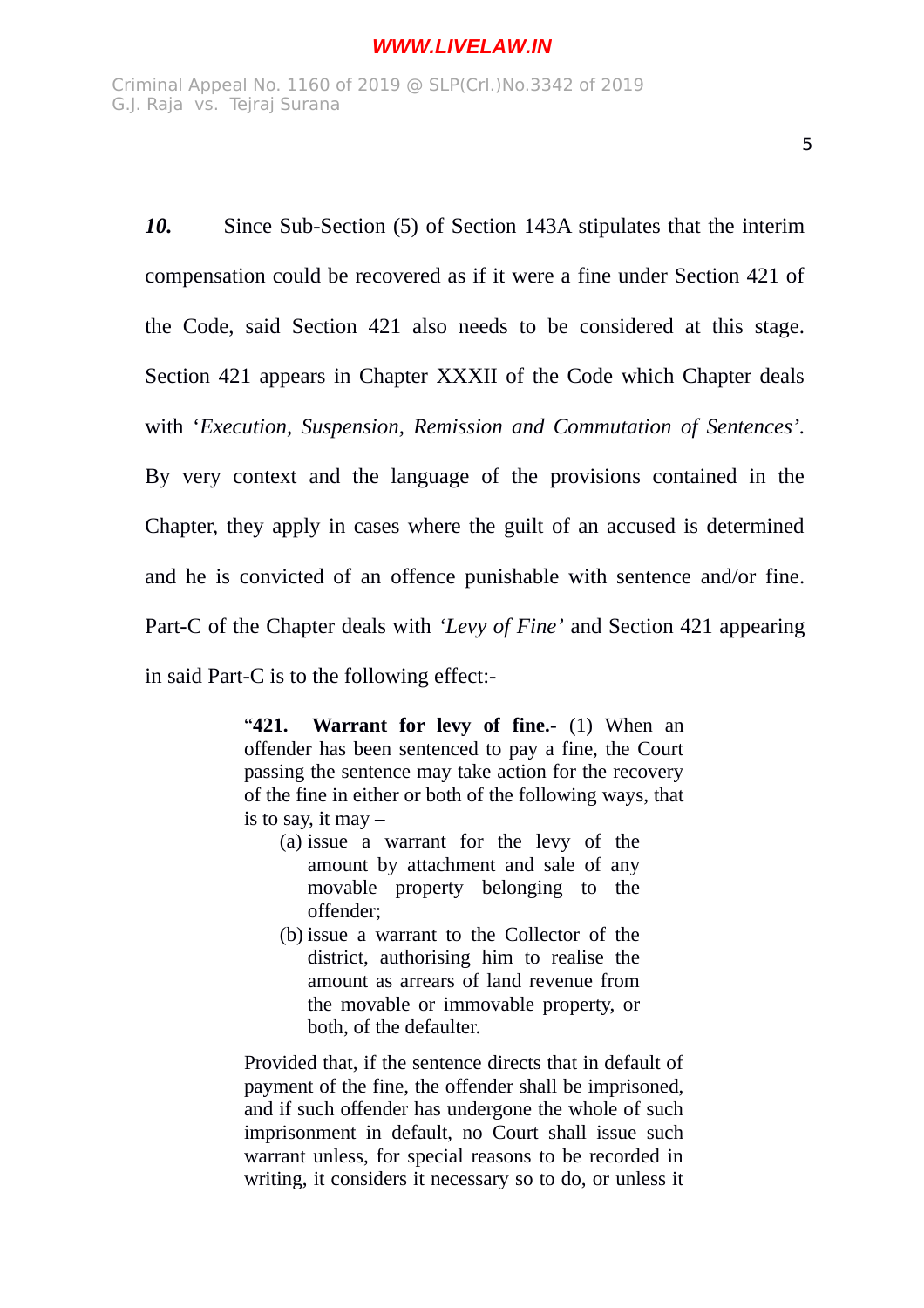has made an order for the payment of expenses or compensation out of the fine under section 357.

(2) The State Government may make rules regulating the manner in which warrants under clause (a) of subsection (1) are to be executed, and for the summary determination of any claims made by any person other than the offender in respect of any property attached in execution of such warrant.

(3) Where the Court issues a warrant to the Collector under clause (b) of sub-section (1), the Collector shall realise the amount in accordance with the law relating to recovery of arrears of land revenue, as if such warrant were a certificate issued under such law:

Provided that no such warrant shall be executed by the arrest or detention in prison of the offender."

*11.* According to Section 421 of the Code, fine could be recovered either by warrant of attachment or sale of movable property belonging to the offender or by issuance of warrant to the Collector authorising him to realise the amount as arrears of land revenue from the movable or immovable property or both of the defaulter.

*12.* It is thus clear that in case an accused, against whom an order to pay interim compensation under Section 143A of the Act is passed, fails or is unable to pay the amount of interim compensation, the process under Section 421 can be taken resort to which may *inter alia* result in coercive action of recovery of the amount of interim compensation as if the amount represented the arrears of land revenue. The extent and rigor of the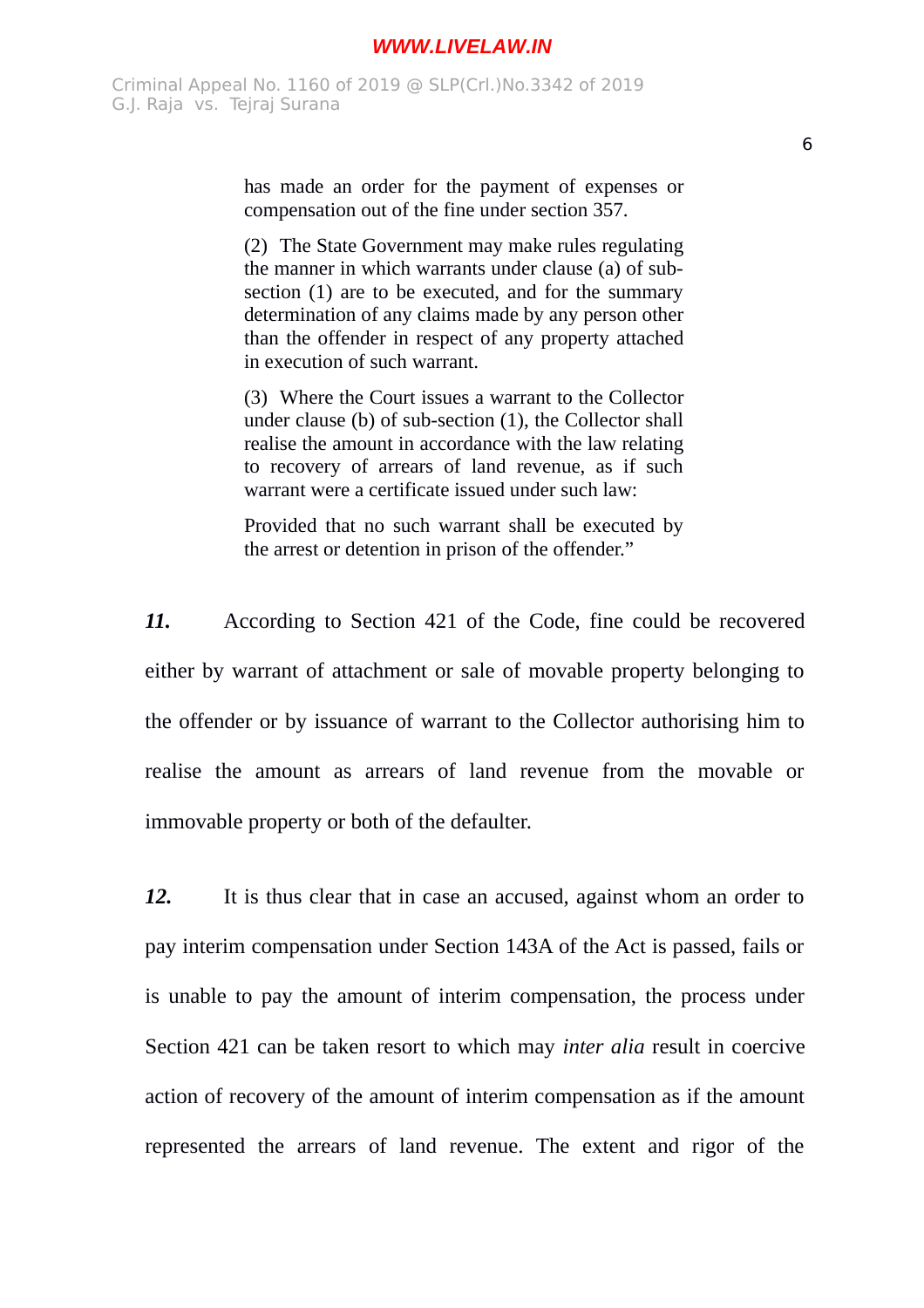procedure prescribed for such recovery may vary from State to State but invariably, such procedure may visit the person concerned with coercive methods.

*13.* For instance, by virtue of Section 183 of the Maharashtra Land Revenue Code, 1966, in case there be a default in payment of land revenue, the person concerned could be arrested and detained in custody for 10 days in the office of the Collector or of a Tehsildar unless the arrears of revenue which were due, were paid along with the penalty or interest and the cost of arrest and of the notice of demand as also the cost of his subsistence during detention.

*14.* In the present case, the Complaint was lodged in the year 2016 that is to say, the act constituting an offence had occurred by 2016 whereas, the concerned provision viz. Section 143A of the Act was inserted in the statute book with effect from 01.09.2018. The question that arises therefore is whether Section 143A of the Act is retrospective in operation and can be invoked in cases where the offences punishable under Section 138 of the Act were committed much prior to the introduction of Section 143A. We are concerned in the present case only with the issue regarding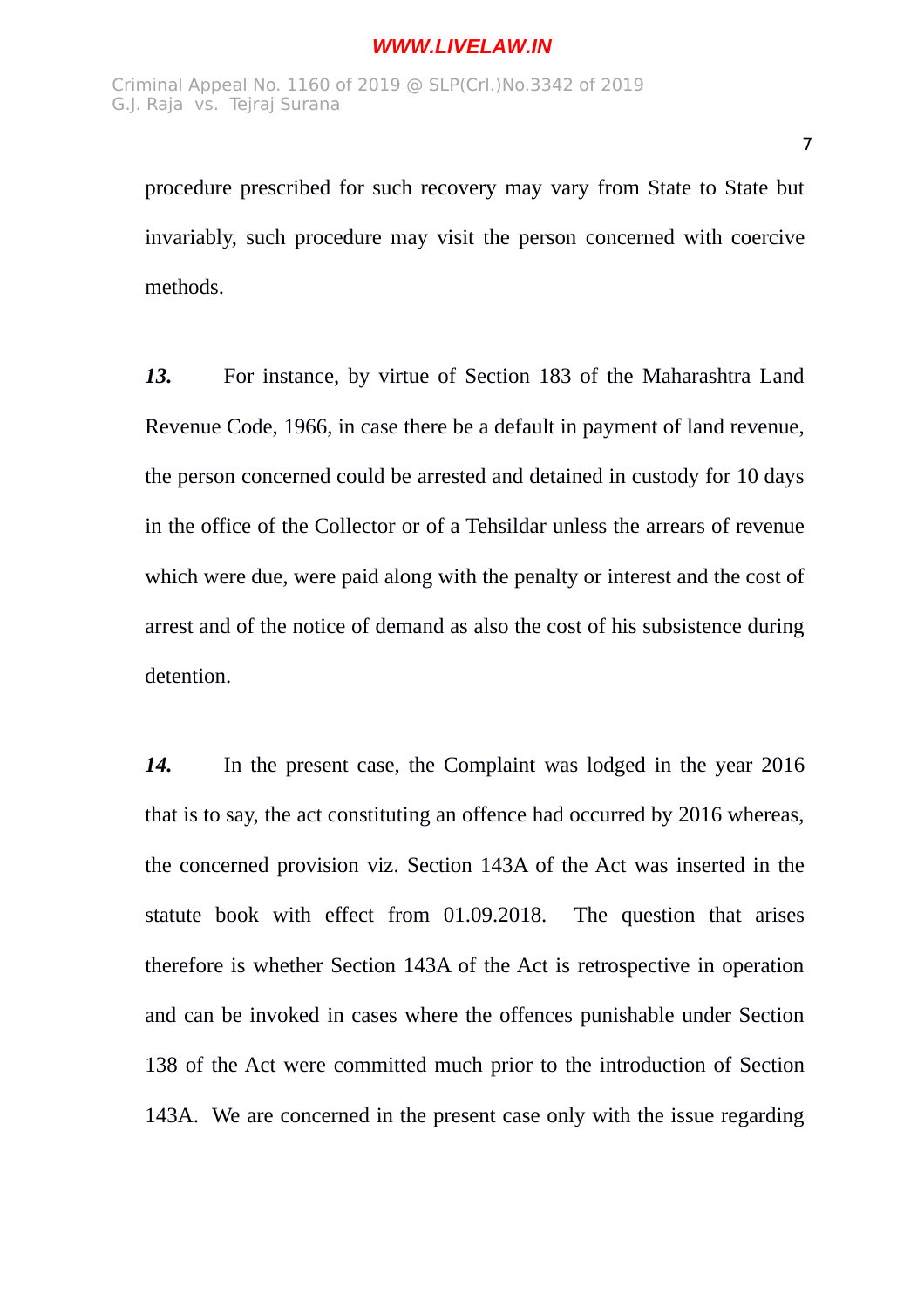applicability of said Section 143A to offences under Section 138 of the Act,

committed before the insertion of said Section 143A.

*15.* While considering general principles concerning *'retrospectivity*

*of legislation'* in the context of Section 158-BE inserted in the Income Tax

Act, 1961, it was observed by this Court in *Commissioner of Income Tax*

*(Central)-I, New Delhi vs. Vatika Township Private Limited[1](#page-7-0)* as under:-

 **"28.** Of the various rules guiding how a legislation has to be interpreted, one established rule is that unless a contrary intention appears, a legislation is presumed not to be intended to have a retrospective operation. The idea behind the rule is that a current law should govern current activities. Law passed today cannot apply to the events of the past. If we do something today, we do it keeping in view the law of today and in force and not tomorrow's backward adjustment of it. Our belief in the nature of the law is founded on the bedrock that every human being is entitled to arrange his affairs by relying on the existing law and should not find that his plans have been retrospectively upset. This principle of law is known as *lex prospicit non respicit*: law looks forward not backward. As was observed in *Phillips* v. *Eyre[2](#page-7-1)* , a retrospective legislation is contrary to the general principle that legislation by which the conduct of mankind is to be regulated when introduced for the first time to deal with future acts ought not to change the character of past transactions carried on upon the faith of the then existing law."

**16.** Similarly, while considering the effect of modified application of the provisions of the Code, as a result of Section 20(4)(bb) of the Terrorist

<span id="page-7-0"></span><sup>1</sup>(2015) 1 SCC 1

<span id="page-7-1"></span><sup>2</sup> (1870) LR 6 QB 1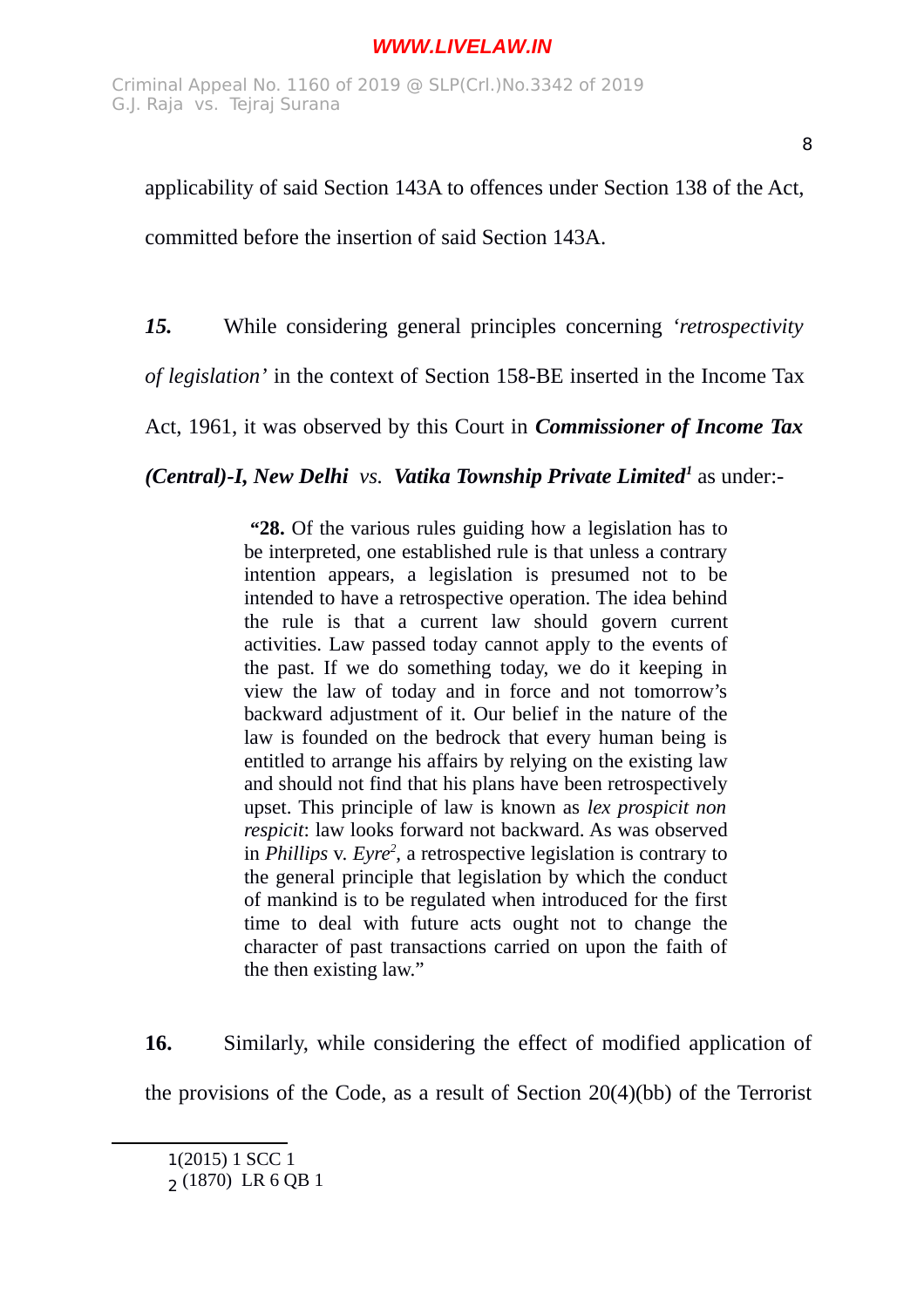and Disruptive Activities (Prevention) Act, 1987, whereunder the period for filing challan or charge-sheet could get extended, this Court considered the issue about the retrospective operation of the concerned provisions in *Hitendra Vishnu Thakur and others vs. State of Maharashtra and*

*others[3](#page-8-0)* as under:-

**"26.** The Designated Court has held that the amendment would operate retrospectively and would apply to the pending cases in which investigation was not complete on the date on which the Amendment Act came into force and the challan had not till then been filed in the court. From the law settled by this Court in various cases the illustrative though not exhaustive principles which emerge with regard to the ambit and scope of an Amending Act and its retrospective operation may be culled out as follows:

(*i*) A statute which affects substantive rights is presumed to be prospective in operation unless made retrospective, either expressly or by necessary intendment, whereas a statute which merely affects procedure, unless such a construction is textually impossible, is presumed to be retrospective in its application, should not be given an extended meaning and should be strictly confined to its clearly defined limits.

(*ii*) Law relating to forum and limitation is procedural in nature, whereas law relating to right of action and right of appeal even though remedial is substantive in nature.

<span id="page-8-0"></span>(*iii*) Every litigant has a vested right in substantive law but no such right exists in procedural law.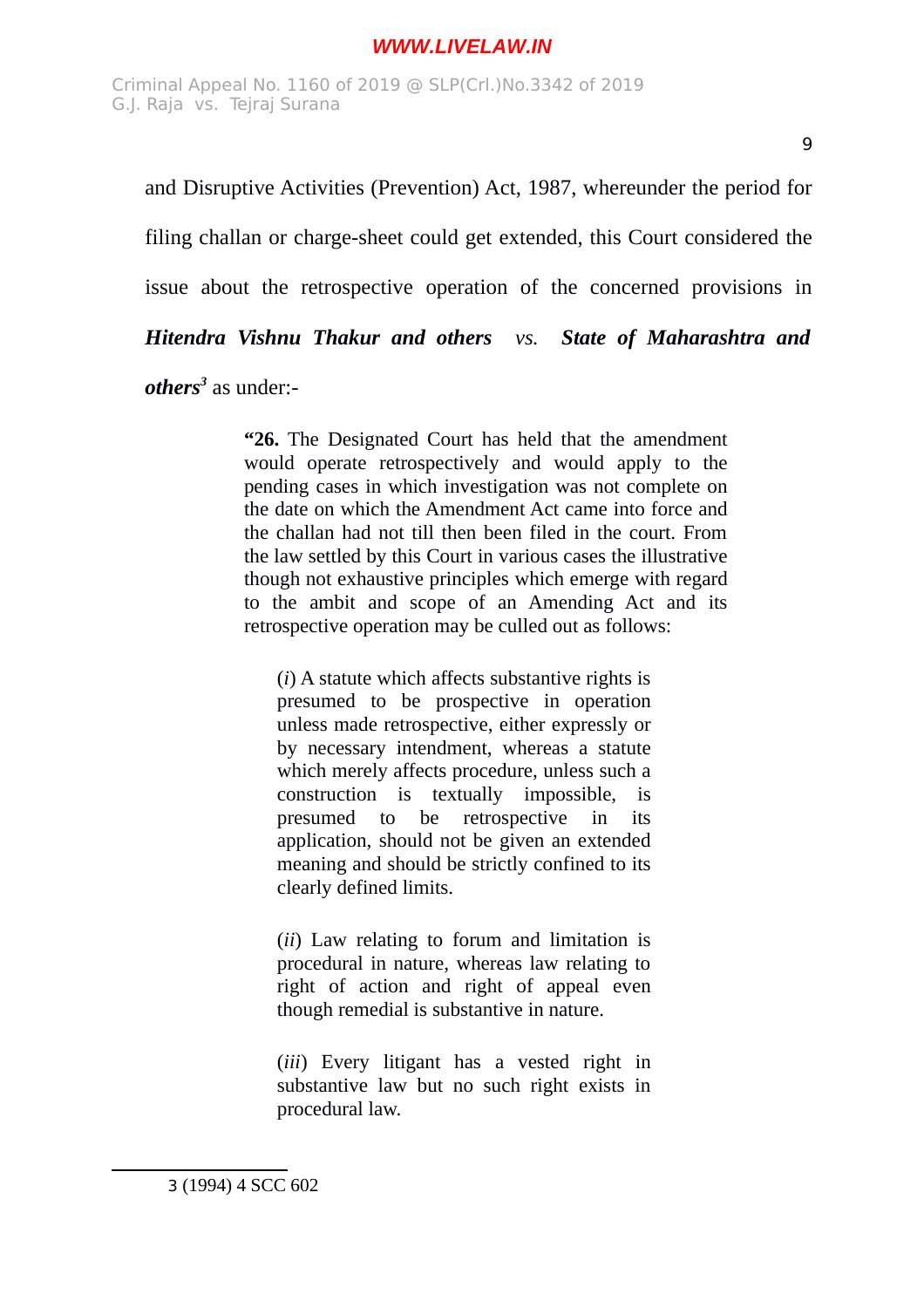Criminal Appeal No. 1160 of 2019 @ SLP(Crl.)No.3342 of 2019 G.J. Raja vs. Tejraj Surana

> (*iv*) A procedural statute should not generally speaking be applied retrospectively where the result would be to create new disabilities or obligations or to impose new duties in respect of transactions already accomplished.

> (*v*) A statute which not only changes the procedure but also creates new rights and liabilities shall be construed to be prospective in operation, unless otherwise provided, either expressly or by necessary implication."

**17.** The *fourth* and the *fifth* principle as culled out by this Court in *Hitendra Vishnu Thakur<sup>3</sup>* are apposite to the present fact situation.

18. The provisions contained in Section 143A have two dimensions. First, the Section creates a liability in that an accused can be ordered to pay over upto 20% of the cheque amount to the complainant. Such an order can be passed while the complaint is not yet adjudicated upon and the guilt of the accused has not yet been determined. Secondly, it makes available the machinery for recovery, as if the interim compensation were arrears of land revenue. Thus, it not only creates a new disability or an obligation but also exposes the accused to coercive methods of recovery of such interim compensation through the machinery of the State as if the interim compensation represented arrears of land revenue. The coercive methods could also, as is evident from provision like Section 183 of the Maharashtra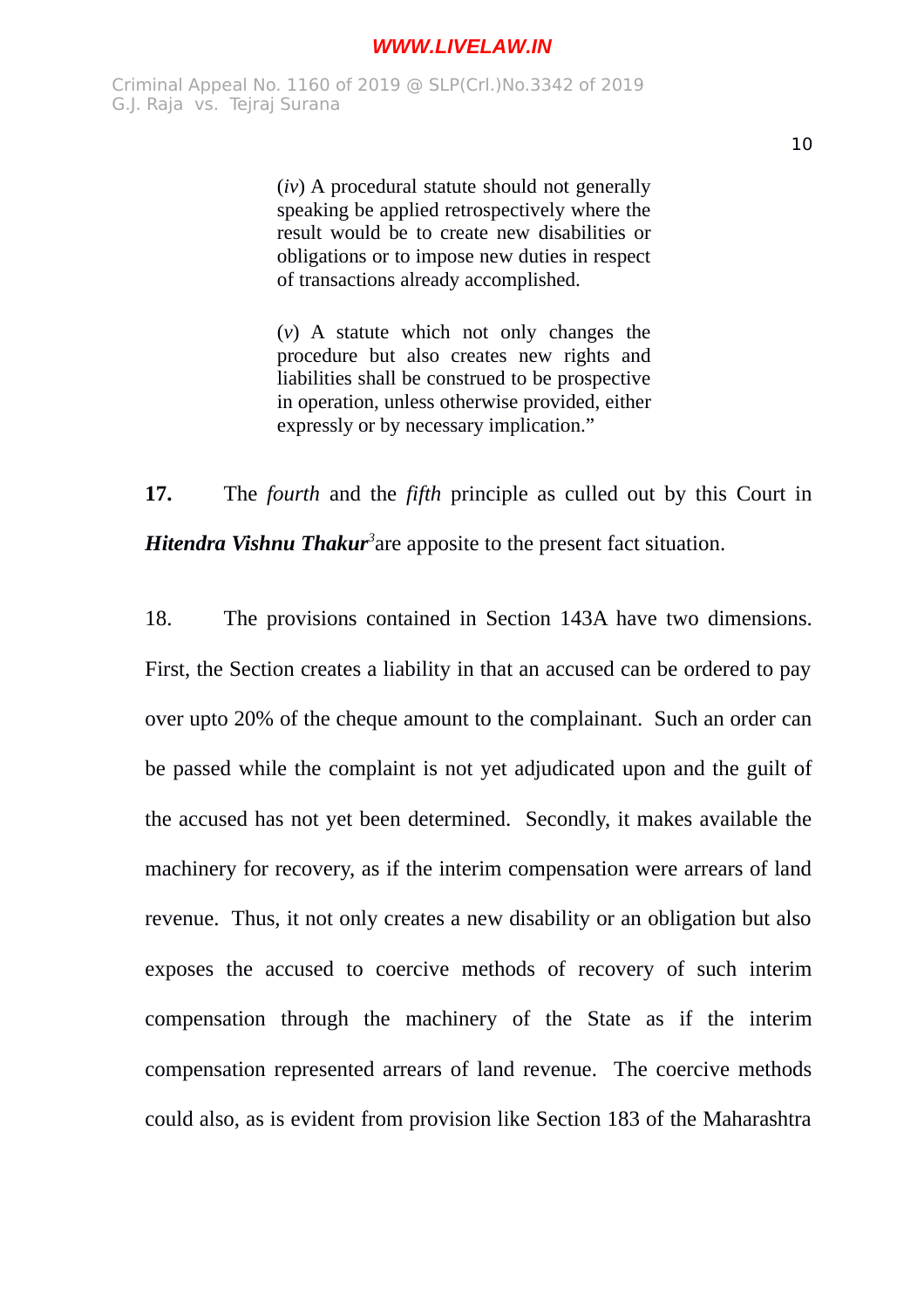19. We must at this stage, refer to a decision of this Court in *Employees' State Insurance Corporation vs. Dwarka Nath Bhargwa[4](#page-10-0)* where provisions of Section 45B, which was inserted in Employees State Insurance Act, 1948 with effect from 28.01.1968 was held to be procedural and that it could have retrospective application. Said Section 45B is as under:-

> "**45B. Recovery of contributions.** - Any contribution payable under this Act may be recovered as an arrear of land revenue."

The issue was whether the modality of recovery so prescribed in said Section 45B could be invoked in respect of amounts which had become payable on 27.01.1967 and 24.01.1968, i.e. before said Section 45B was inserted in the statute book. While holding that the arrears could be recovered as arrears of land revenue, it was observed, "It is not in dispute and cannot be disputed that the contributions in question had remained payable all throughout and were not paid by the respondent."

20. It must be stated that prior to the insertion of Section 143A in the Act there was no provision on the statute book whereunder even before the

<span id="page-10-0"></span><sup>4</sup> (1997) 7 SCC 131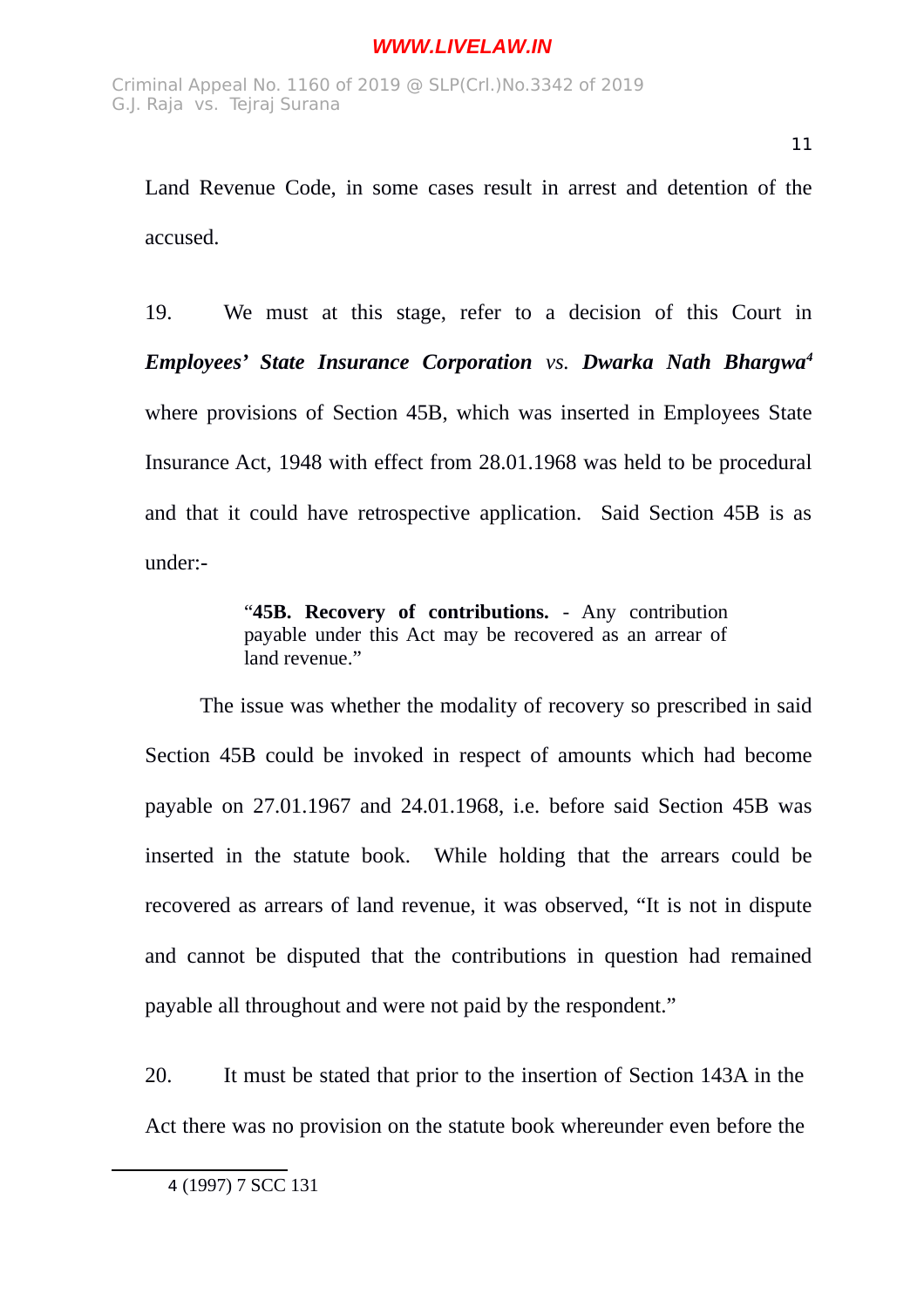pronouncement of the guilt of an accused, or even before his conviction for the offence in question, he could be made to pay or deposit interim compensation. The imposition and consequential recovery of fine or compensation either through the modality of Section 421 of the Code or Section 357 of the code could also arise only after the person was found guilty of an offence. That was the status of law which was sought to be changed by the introduction of Section 143A in the Act. It now imposes a liability that even before the pronouncement of his guilt or order of conviction, the accused may, with the aid of State machinery for recovery of the money as arrears of land revenue, be forced to pay interim compensation. The person would, therefore, be subjected to a new disability or obligation. The situation is thus completely different from the one which arose for consideration in Employees' State Insurance Corporation<sup>4</sup> case.

21. Though arising in somewhat different context, proviso to Section 142(b) which was inserted in the Act by Amendment Act 55 of 2002, under which cognizance could now be taken even in respect of a complaint filed beyond the period prescribed under Section 142(b) of the Act, was held to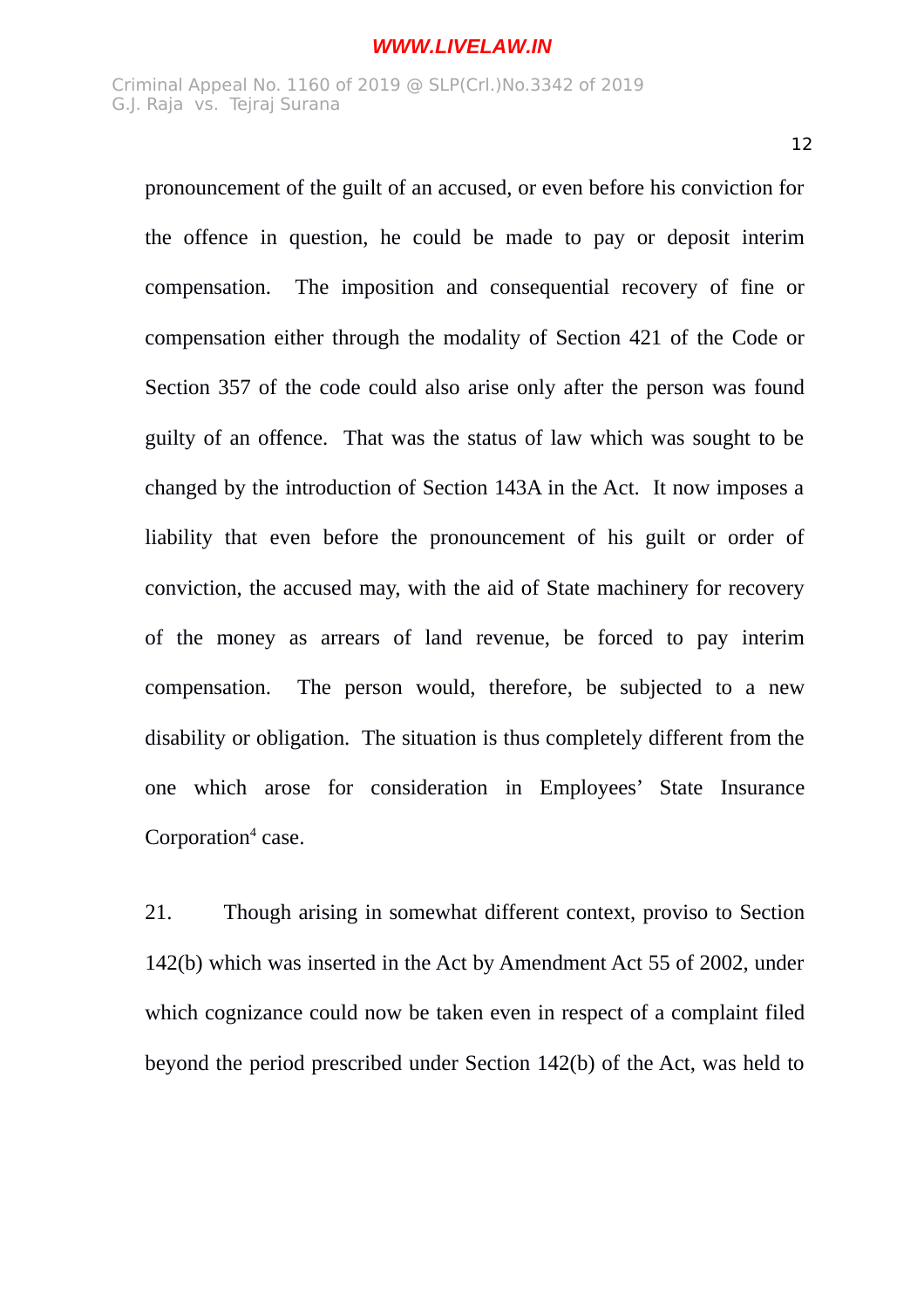## be prospective by this Court in *Anil Kumar Goel* v. *Kishan Chand Kaura[5](#page-12-0)* .

It was observed:-

**"**10**.** There is nothing in the amendment made to Section 142(*b*) by Act 55 of 2002 that the same was intended to operate retrospectively. In fact that was not even the stand of the respondent. Obviously, when the complaint was filed on 28-11- 1998, the respondent could not have foreseen that in future any amendment providing for extending the period of limitation on sufficient cause being shown would be enacted."

22. In our view, the applicability of Section 143A of the Act must, therefore, be held to be prospective in nature and confined to cases where offences were committed after the introduction of Section 143A, in order to force an accused to pay such interim compensation.

23. We must, however, advert to a decision of this Court in *Surinder* Singh Deswal and Ors. vs. Virender Gandhi<sup>[6](#page-12-1)</sup> where Section 148 of the Act which was also introduced by the same Amendment Act 20 of 2018 from 01.09.2018 was held by this Court to be *retrospective* in operation. As against Section 143A of the Act which applies at the trial stage that is even before the pronouncement of guilt or order of conviction, Section 148 of the Act applies at the appellate stage where the accused is already found guilty of the offence under Section 138 of the Act. It may be stated that there is no provision in Section 148 of the Act which is similar to

<span id="page-12-0"></span><sup>5</sup> (2007) 13 SCC 492

<span id="page-12-1"></span><sup>6</sup> (2019) 8 SCALE 445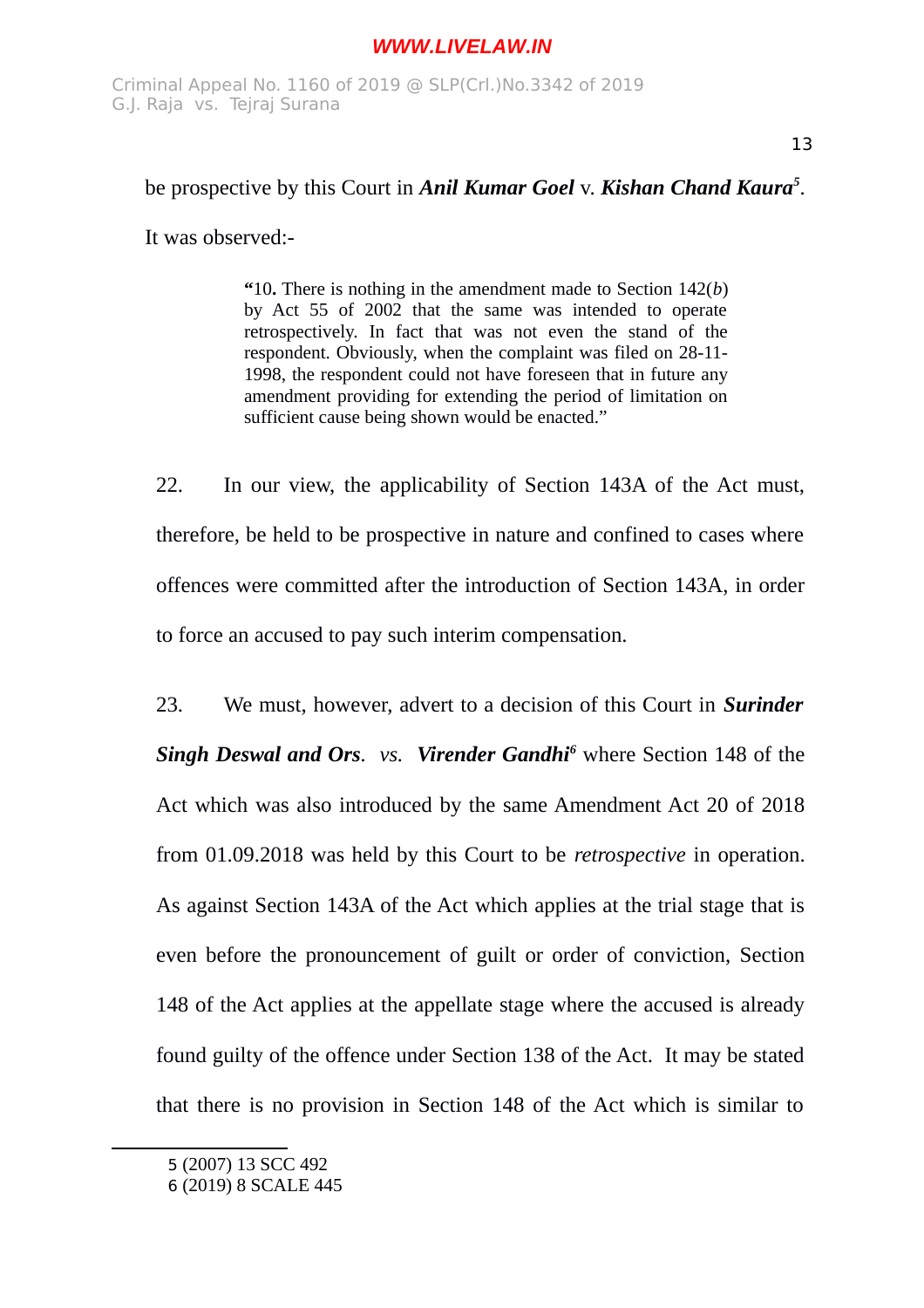Sub-Section (5) of Section 143A of the Act. However, as a matter of fact, no such provision akin to sub-section (5) of Section 143A was required as Sections 421 and 357 of the Code, which apply post-conviction, are adequate to take care of such requirements. In that sense said Section 148 depends upon the existing machinery and principles already in existence and does not create any fresh disability of the nature similar to that created by Section 143A of the Act. Therefore, the decision of this Court in Surinder Singh Deswal<sup>5</sup> stands on a different footing.

24. In the ultimate analysis, we hold Section 143A to be prospective in operation and that the provisions of said Section 143A can be applied or invoked only in cases where the offence under Section 138 of the Act was committed after the introduction of said Section 143A in the statute book. Consequently, the orders passed by the Trial Court as well as the High Court are required to be set aside. The money deposited by the Appellant, pursuant to the interim direction passed by this Court, shall be returned to the Appellant along with interest accrued thereon within two weeks from the date of this order.

25. The Appeal is allowed in aforesaid terms.